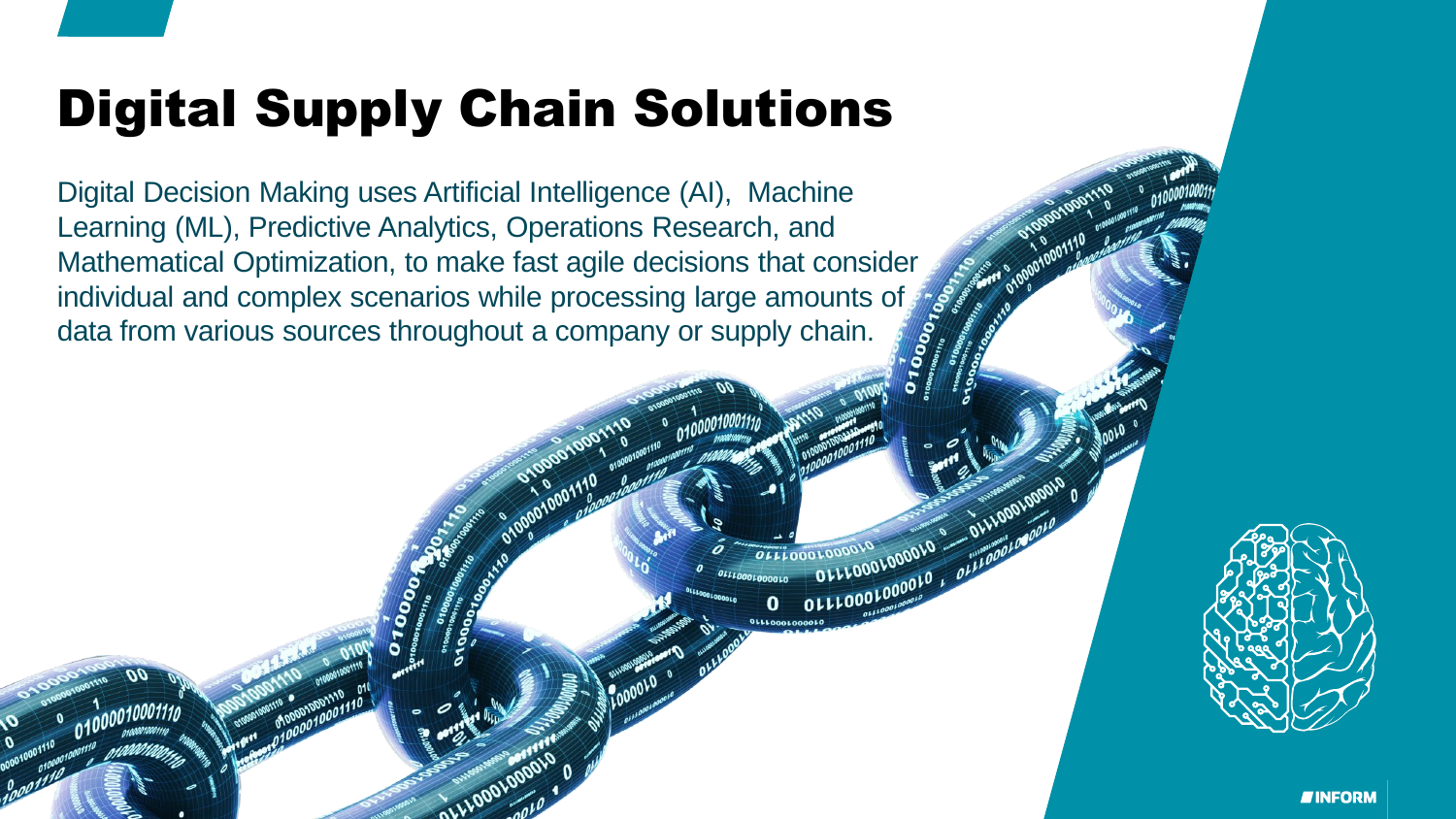# Network Visibility

Global Track and Trace with visibility of the entire supply chain from inbound plant logistics through to the distribution of new vehicles into the dealer or consumer network.

Real-time information on the current position of parts and materials by collecting status and position updates from scanners, RFID, and telematics.



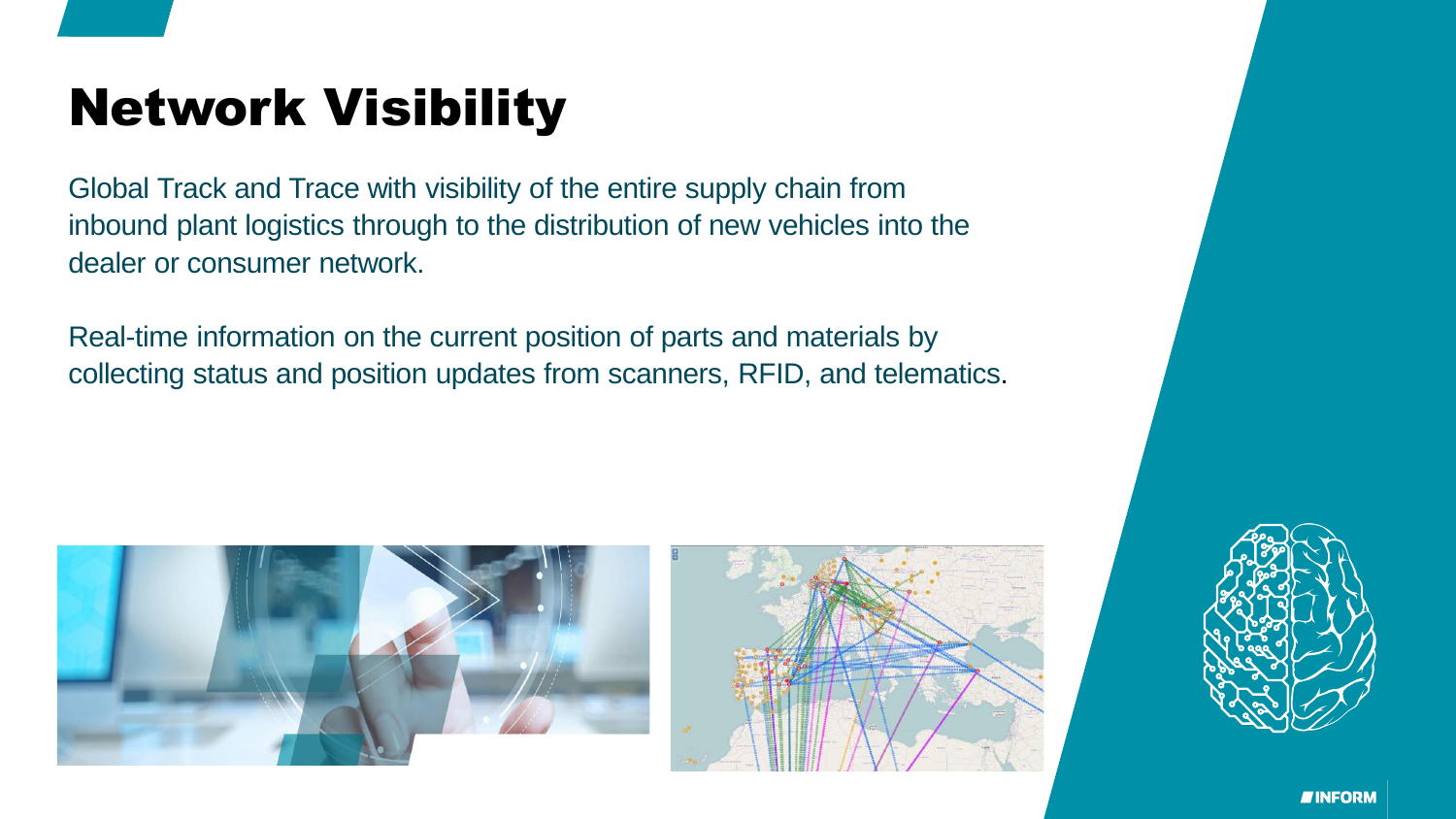# Optimal Network

**Strategic Network Planning**

**Vehicle Yard Management**

**Workshop Optimization**

**Transport Management**

**Vehicle Logistics**

**Network Visibility**

**The solutions can be used individually or combined to leverage complete supply chain optimization**



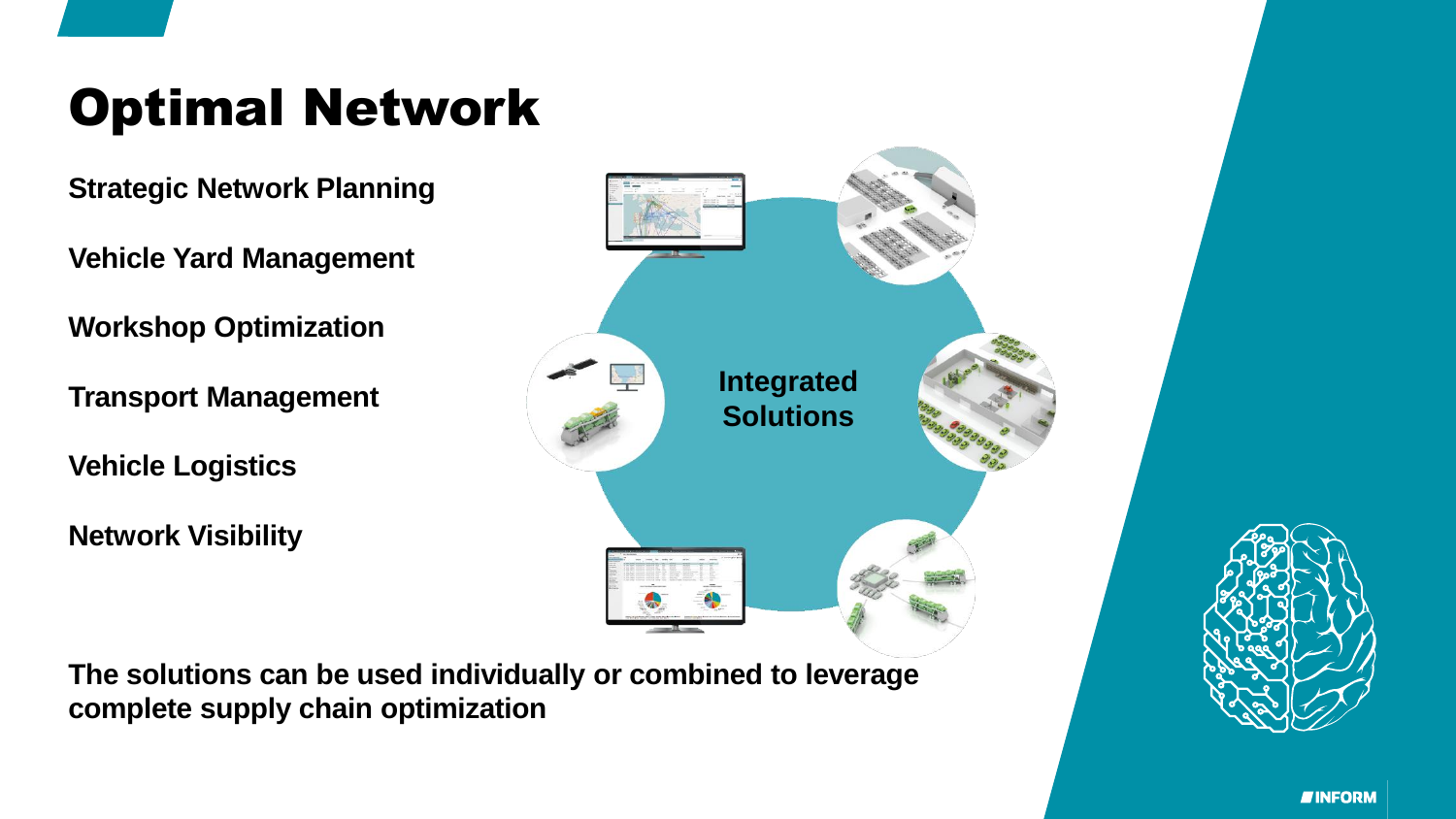### Measurable Results

#### **Strategic Network Planning**

3-12% annualized cost reduction on overall logistics network spend with the ability to run forecast simulations, green field studies and test scenarios to find the best overall cost versus performance combination.

#### **Parking optimization**

15% increase in yard capacity without any infrastructure cost increases.

#### **Workforce optimization**

50% increase in number of cars moved per worker per day. 90% reduction in shuttle van usage.

#### **VPC Scheduler**

50-75% reduction in planning time. 15-20% increase in total daily vehicle throughput.

ROI 12-18 Months



**TINFORM**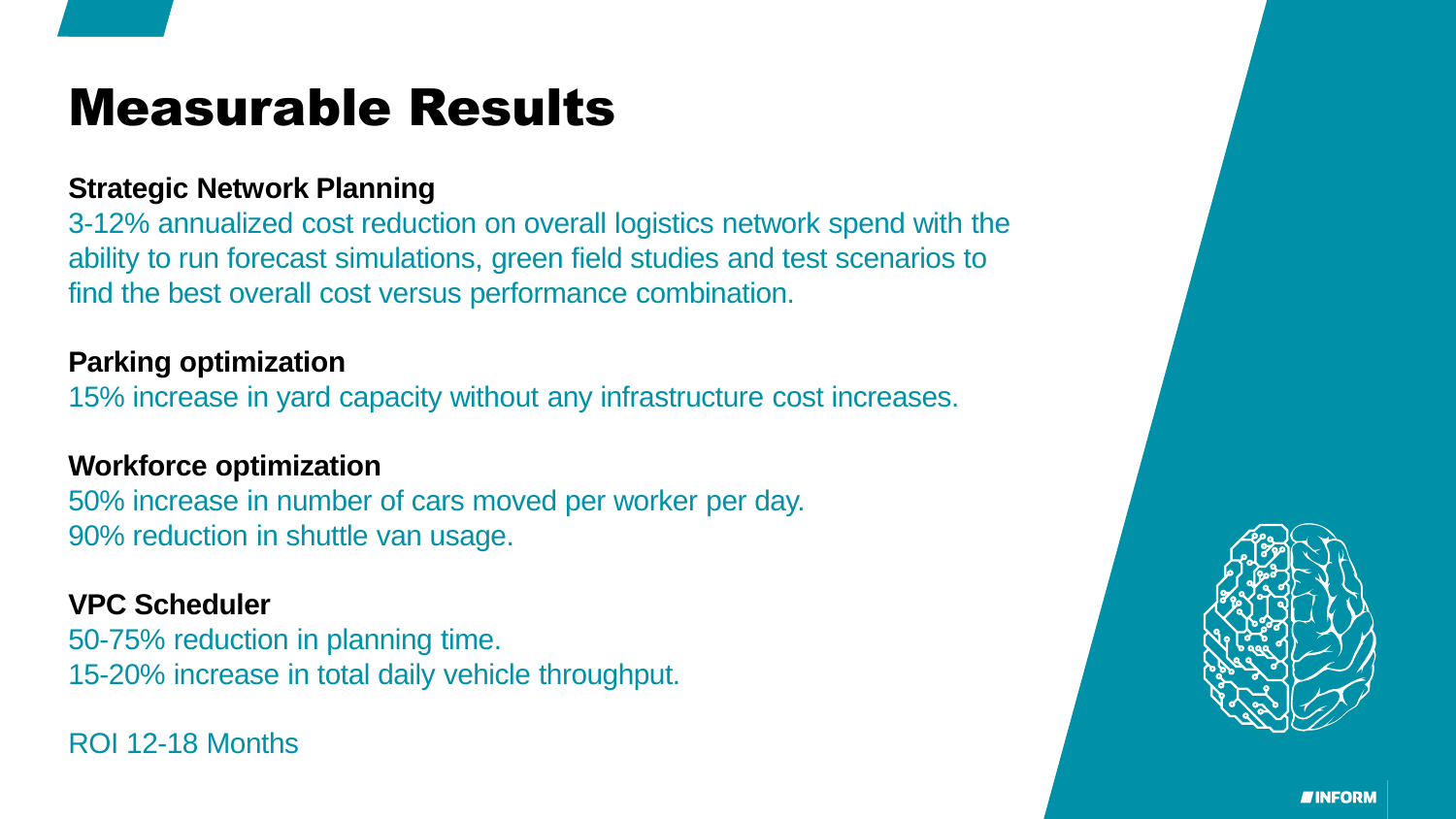## Transport Management

Dynamic route optimization and load building to maximize capacity of transport and driver assets based on strategic network design. Track all steps in the logistics supply chain via ePOD and vehicle telematics for real-time information of truck and vehicle locations.

Provide key vehicle status information (fuel level, battery level, odometer, tire pressure) to mitigate damage and delays in delivery, and to reduce costs for routine vehicle checks (battery voltage check, tire pressure check).



| Vehicle Detail Information                                                                                                 |                                                                                                   |                                                                                                                                  |                                                    |                                                                                       |                               |                                                                                                           | <b>Edit Order Data</b>                     | с<br>x<br>(di Velncie Data                                                                                                                                                                                                                 |
|----------------------------------------------------------------------------------------------------------------------------|---------------------------------------------------------------------------------------------------|----------------------------------------------------------------------------------------------------------------------------------|----------------------------------------------------|---------------------------------------------------------------------------------------|-------------------------------|-----------------------------------------------------------------------------------------------------------|--------------------------------------------|--------------------------------------------------------------------------------------------------------------------------------------------------------------------------------------------------------------------------------------------|
| VIN<br>Location Code<br>Drillwry Time:<br><b>Make</b><br>Dattages<br>Active molds<br><b>Final Location</b>                 | $4.5 - 0.025 + 0.001$<br>DUBLIN, PORT<br>ac.<br>ä<br><b>JPT FIELD GIRAGE TO</b>                   | Additional (D)<br><b>Global Startuni</b><br>Keel Location:<br><b>Model</b><br>reide<br><b>Ordering Dealer</b><br>External Color: | ON COMPOUND.<br>ATT_TEL/408.86/T2<br>ListEak<br>ø. |                                                                                       | E                             | tager<br>0<br><b>STORY</b><br><b>Seeks</b><br>Online<br>۰<br>2006<br><b>Shefford</b><br>1 mole<br>Carliff | <b>Hadwisch</b><br>$\mathcal{P}$<br>Selfon | <b>Democratic</b><br><b>Kalakham</b><br><b>Karling</b><br><b>Soliday</b><br><b><i><u>STATISTICS</u></i></b><br>Berlin<br>٠<br>Fully<br>۰<br>Navina<br><b>Deadline</b><br><b>Directors</b><br><b>Idas</b><br>Awaker<br>л<br><b>Art Many</b> |
| Locations<br><b>Furthern</b><br>63                                                                                         | Yard Orders<br>Service Orders<br>Speed<br><b><i><u>Marristus</u></i></b>                          | Trunsport Orders:<br>Odometer<br><b>Search</b>                                                                                   | Claima<br><b>Damages</b><br>Q <b>O</b> Settings    | Feesta<br><b>Holds</b>                                                                | Unit Charges                  | Continents<br>Interface Logs                                                                              | <b>Atlachments</b>                         | <b>Tale</b><br>Transport Order Lists<br>Source: Day- Goalton, Annua -                                                                                                                                                                      |
| <b>Measurement time</b>                                                                                                    | Value                                                                                             |                                                                                                                                  |                                                    |                                                                                       |                               | <b>Battery voltage</b>                                                                                    |                                            | ŝ                                                                                                                                                                                                                                          |
| 0.<br>2018-06-13 11:03<br>2018-06-14 11:04<br>2018-06-14 11:05<br>2018-06-14 11:10<br>2018-06-14 12:58<br>2018-06-14 12:58 | Ŀ<br>12.676.00 mw<br>12,676.00 mw<br>12.676.00 mw<br>12,707.00 mv<br>14,835.00 mv<br>14,865.00 mw |                                                                                                                                  | į                                                  | $+1.500$<br>57<br>14300<br>TESCS GINZ LONE!<br>13,000<br>ಂಗ<br>13,000<br>Jul 13, 2016 | <b>ISPESING</b><br>An 16 2016 | <b>CEMW</b><br><b>Hotels</b><br><b><i><u>STARS</u></i></b><br>Jan 17, 2018<br>An 19, 2010<br><b>Days</b>  | tam riscitting<br>n Ca<br>Juice Jone       | T4706 #Takesawake<br>A429.2010                                                                                                                                                                                                             |